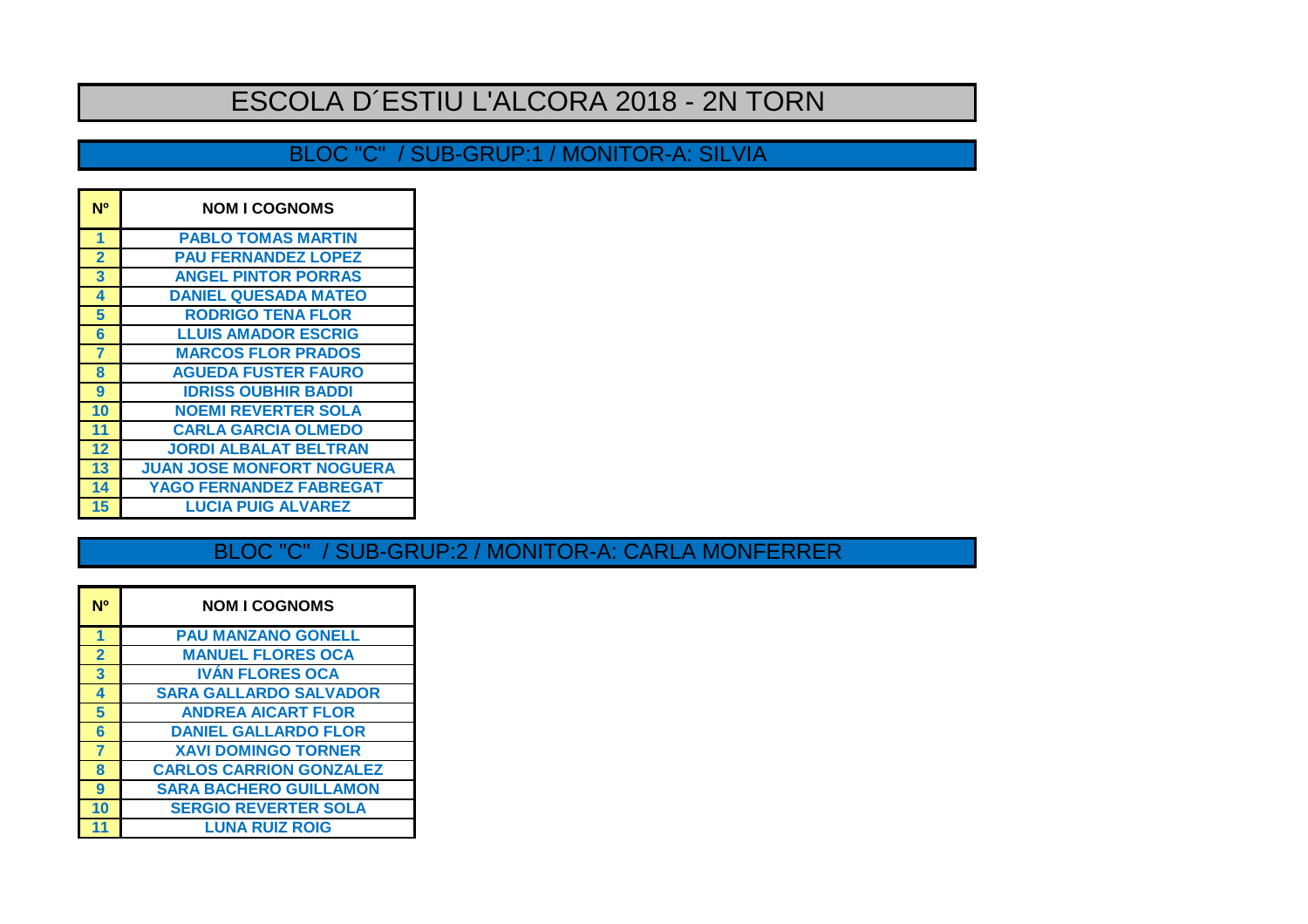| 12 | <b>ROCIO PEREZ DOMINGUEZ</b> |
|----|------------------------------|
| 13 | <b>ALVARO REYES CUSTODIO</b> |
| 14 | <b>PAULA MALLOL GIL</b>      |
| 15 | <b>SARA BOVEA ALBELLA</b>    |
| 16 | <b>CARLA GASCON LOPEZ</b>    |
| 17 | <b>RAYAN BOUANOU</b>         |
| 18 | <b>BARAE SALMI BLAHJI</b>    |
|    |                              |

### BLOC "C" / SUB-GRUP:3 / MONITOR-A: ESTIBALIZ

| N <sup>o</sup> | <b>NOM I COGNOMS</b>               |
|----------------|------------------------------------|
| 1              | <b>ALBA NEGRE MARTIN</b>           |
| $\overline{2}$ | <b>ALVARO ROSELL FERNANDEZ</b>     |
| 3              | <b>DIEGO CHIVA MONTAÑÉS</b>        |
| 4              | <b>ESTHER CATALAN MARTINEZ</b>     |
| 5              | <b>NAHOR LOPEZ ALBA</b>            |
| 6              | <b>SERGIO FABREGAT CHIVA</b>       |
| $\overline{7}$ | <b>DAVID DOMENECH MARTINEZ</b>     |
| 8              | <b>ANDREEA MANUELA ANA ANA</b>     |
| 9              | <b>MARC TRULLEN MOLINER</b>        |
| 10             | <b>ALEJANDRO MORO MONTES</b>       |
| 11             | <b>ARTURO GARRIDO MUÑOZ</b>        |
| 12             | <b>MARIA BELLES LOPEZ</b>          |
| 13             | <b>CRISTINA TIMIS</b>              |
| 14             | <b>SHEILA JANE TORMO ALCANTARA</b> |

## BLOC "C" / SUB-GRUP:4 / MONITOR-A: MARTA

| N٥             | <b>NOM I COGNOMS</b>           |
|----------------|--------------------------------|
|                | <b>MARTA VIDAL GIRONA</b>      |
| $\overline{2}$ | <b>DIDAC GOZALBO MIRALLES</b>  |
| 3              | <b>MARC SANCHEZ GUILLEN</b>    |
|                | <b>LARA MONTESINOS LLORENS</b> |
| 5              | <b>GIANINA RODRIGUEZ COMAN</b> |
|                | <b>RUBEN MOLLON MARTINEZ</b>   |